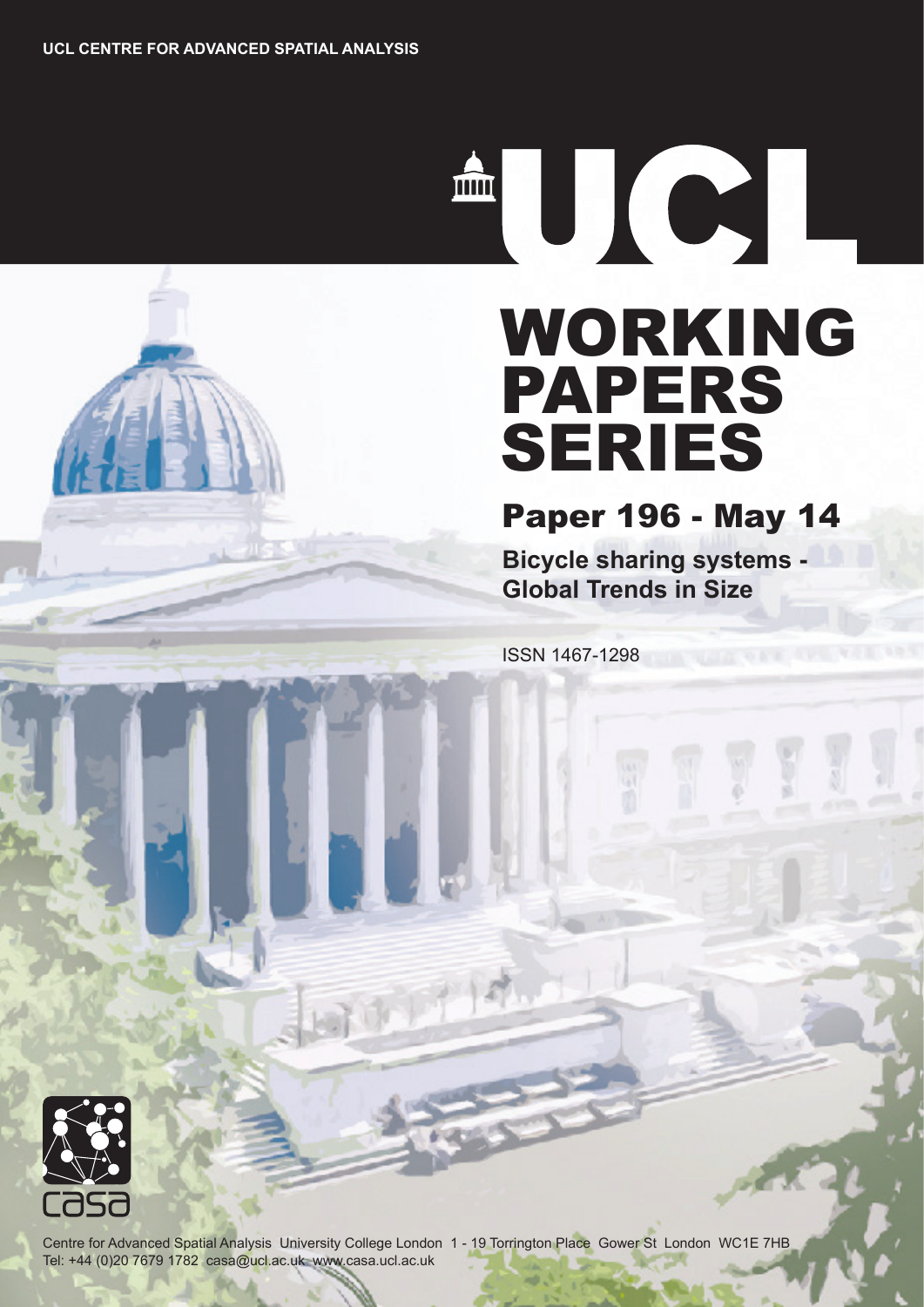### Bicycle sharing systems – Global Trends in Size (May 2014 Research Update)<sup>1</sup>

#### Oliver O'Brien Centre for Advanced Spatial Analysis University College London, Gower Street, London WC1E 6BT Email: o.obrien@ucl.ac.uk

#### **Abstract**

Bicycle sharing systems allow users to hire a bicycle from an automated docking station for short journeys, typically one-way, providing a novel alternative to traditional methods of transport. The adoption of such systems by cities has been accelerating, with over 700 active systems as of early 2014, an increase of around 50% in a year. UCL CASA has been observing a number of the larger systems since  $2010$ , and collecting data on their size in terms of numbers of docking stations and bicycles. This paper shows that, for many larger cities, their existing systems have grown in size organically or on a phased basis, by area expansion and/or intensification, during the period of study, although some systems have decreased in size.

Keywords: bikesharing, bicycle sharing, BSS, urban cycling, cities, docking station

#### **1. Introduction**

Bicycle sharing systems allow users to take short, one-way cycle trips, generally in urban locations. So-called third generation systems (Shaheen et al 2010), studied here, are operated using automatic kiosks situated at a number of docking stations throughout a system area, using a credit card or account key. Bikes are released electronically from a docking point in the station, and returned to a similar docking point in another station.

Third generation systems first appeared in the mid to late 2000s, with Lyon and Barcelona being amongst the earliest (Lebetkin 2013). Such systems typically have a public website, allowing users to learn how to use the system, register for membership, and see the available locations on an online map. Near-live information is often included on the map, so that the user can see whether their local docking station has bikes available, and, just as importantly, that their intended destination has empty docking points. 

The number of systems has grown rapidly in the last ten years and it is estimated that there are currently just over 700 systems in active use (Meddin and DeMaio 2014), up from approximately 450 a year ago (Austwick et al 2013). An online map (Meddin and DeMaio 2014) plots all known systems, showing their status (proposed, active, retired) and including information on their size (number of docking stations and bikes in the system), typically obtained from press releases, media coverage of the system, or using statistics available on the operator website. The smallest systems have just a single docking point, typically at a railway station, and are designed for all-day use by a visitor, while the largest systems have more than  $1000$  docking stations and  $20000$  bikes available for use. A small number of systems, such as the Ruhr Valley (Germany), Bay Area (San Francisco), and a number of Chinese systems, stretch across a wide region. In the case of the Ruhr Valley, the system is designed for travel between towns, whereas other such systems are linked together purely for operational purposes and, in terms of

 <sup>1</sup> Original publication date:  $6$  May 2014.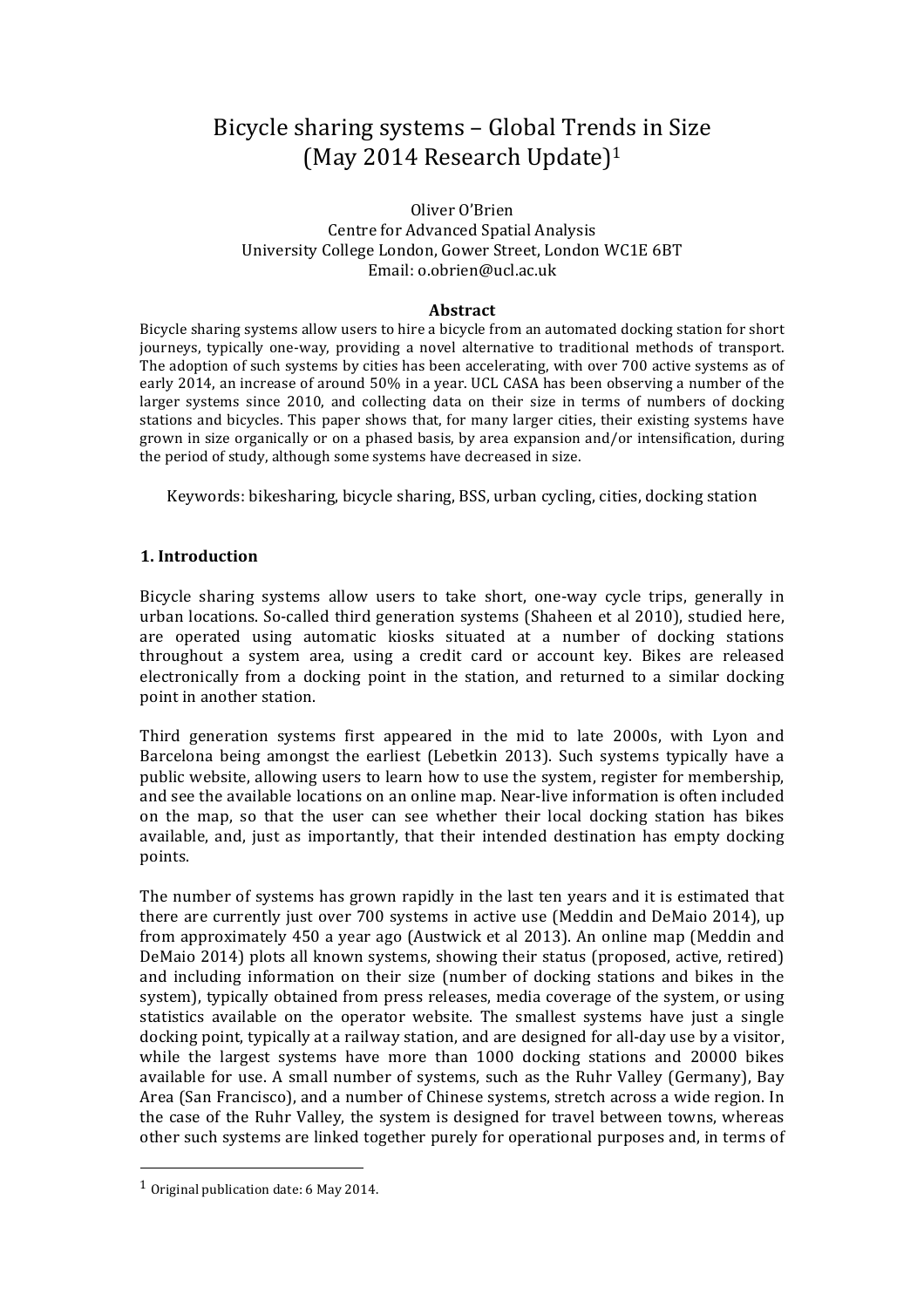journeys typically made, likely act as if they were multiple discrete systems, with clusters of docking stations each serving a separate town, city or urban district.

#### **2. Method of data collection**

Many systems make their data available online through a map, and/or through an API. This data includes statistics on individual docking stations, showing the operational capacity of each docking station and/or the number of bikes currently in it. The total size of the system can therefore be simply calculated by looking at the number of docking stations, and the typical daily maximum number of bikes available in them (which often occurs shortly after midnight, when a system's use is normally lowest).

The data also typically includes coordinates of the docking stations, allowing spatial analysis to be performed on them, for example to calculate the effective system area, docking station density, entropy of distribution and other characteristics. Such data is not studied for this paper, which concentrates on the total numbers for each system. Analyses looking at location or diurnal fluctuations have been performed in a number of other papers (Côme and Oukhellou 2012, Borgnat et al 2013, O'Brien et al 2013, Goodman and Cheshire 2014) and research is ongoing.

#### **3. Summary of systems analysed**

We aim to incorporate as many systems as practically possible into our ongoing study of bicycle sharing. The primary aim is to spatiotemporally analyse such systems. As such, small systems (with less than ten docking stations) are generally disregarded, because their constrained extent means they are unlikely to show significant spatial patterns in their day-to-day use. Systems where live information on both available bikes and free docking points is not available are also not included, as this data is necessary to carry out typical spatiotemporal analysis work which forms the main part of our research.

We visualise systems which are being analysed on a website<sup>2</sup> which acts as a near-live map of each system, showing docking stations as circles of varying sizes and colours, based on the docking station size and ratio of the number of bicycles to empty spaces at each station, respectively. An example system is shown in Figure 1.



*Figure* 1: *Example* view of the map of nearly live docking station information, extracted for analysis. The system shown here is Milan, on a weekday evening, following the end of *most commercial and tourist activities for the day. The centre of the system shows predominately blue-coloured circles, indicating docking stations that are nearly empty. Red colours show that the opposite is true on the edge of the system's footprint.* 

 

<sup>2</sup> http://bikes.oobrien.com/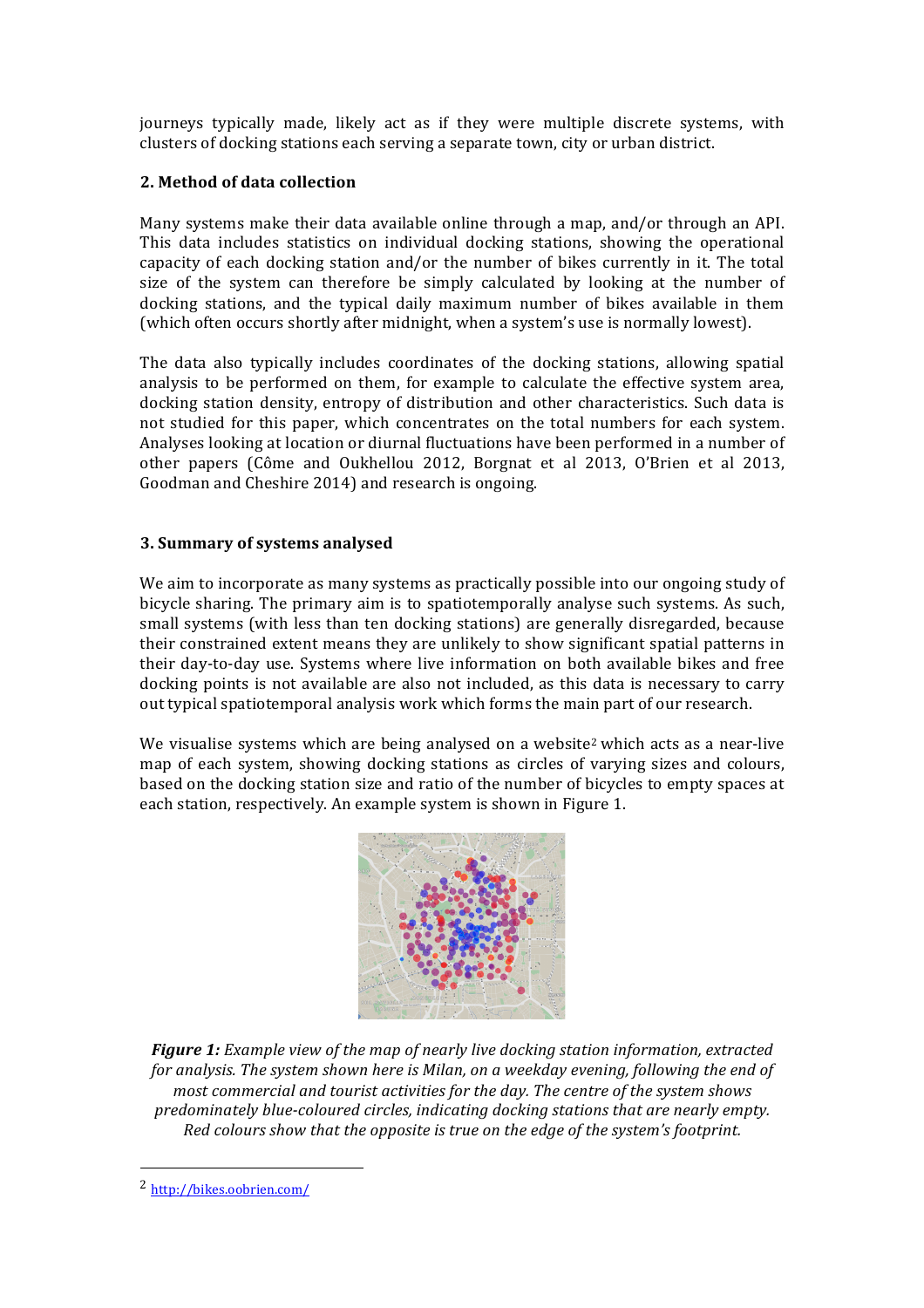Additionally, the data needs to be freely accessible over the web. A number of systems do not have the data available, or employ techniques to limit the necessarily automated and repeated retrieval of the data, such as requiring each individual docking station's data to be requested separately and then building a delay between the data being requested and transmitted (e.g. Antwerp), or converting the data to an image before displaying it (e.g. Changshu, as shown in Figure 2).



*Figure* 2: *Screenshot of the operator's online map for Changshu (China), which started to obfuscate the bikes/empty spaces data for individual docks by displaying them as automatically distorted images, several months after the data started to be collected. The overall number of docks can still be observed.*

A number of large systems are therefore not studied by CASA and so do not appear in this study. Most of the systems affected are in China, including around three-quarters of what are believed to be the 20 largest systems in the world (ITDP 2014). It is believed that almost all large systems (greater than approximately 100 docking stations) outside of China are however included here.

For expediency of analysis we have taken a sample of 46 of the approximately  $110$ systems currently being analysed by CASA, including many of the larger systems and a number of smaller ones too, across multiple continents, as shown in Table 1. Where many systems have been available in a single region, we have chosen those for which we have data across a wide timespan. CASA is working with a number of operators and hopes to publish a similar analysis for a wider number of cities in the future, as new sources are acquired and data continues to be accumulated.

| Continent     | <b>Number of Systems</b> | <b>Average Number of</b><br><b>Docking Stations per System</b> |
|---------------|--------------------------|----------------------------------------------------------------|
| Asia          | 9                        | 126                                                            |
| Europe        | 18                       | 239                                                            |
| Latin America | 4                        | 99                                                             |
| Middle East   | 1                        | 158                                                            |
| North America | 12                       | 125                                                            |
| Oceania       | $\mathcal{P}$            | 99                                                             |
| Total         | 46                       | 167                                                            |

**Table 1***:* Summary of geographical distribution of systems included in this analysis.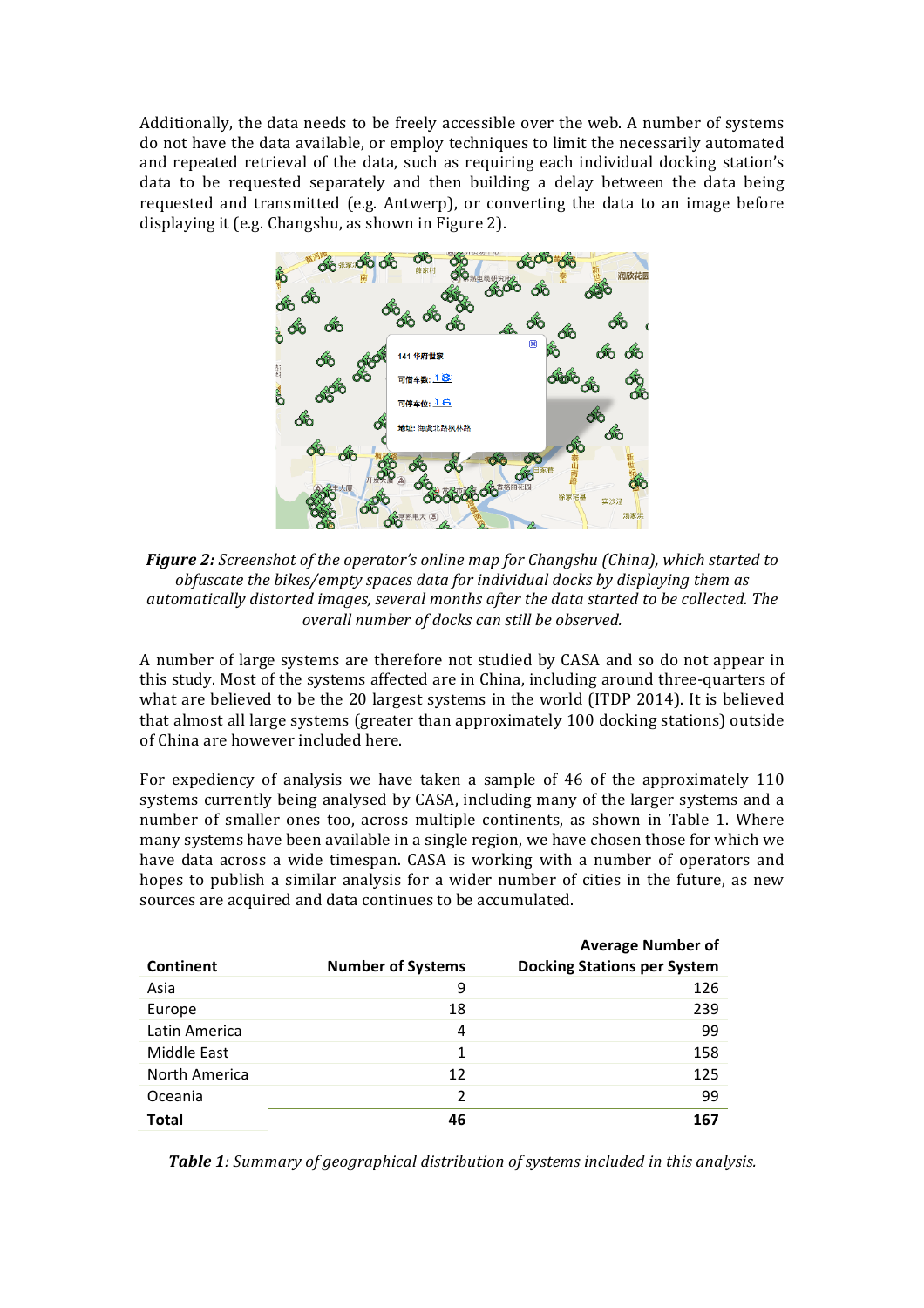#### **4. Results**

The systems were measured on a biannual basis between October 2010 and April 2014.

Some systems have data missing for some months. This is because the data was unavailable for capture at this time (the system may not have launched or the data may not have been available), or CASA may not have been aware of the system and so collection had not commenced. In some cases, some systems are suspended during some months of the year, typically during winter.



**Figure 3:** Changes in numbers of docking stations observed, across 46 cities that have *medium or large bicycle sharing systems. The maximum number of docking stations present in the system, during a month, was measured every six months. The order of the key* matches the values on the right hand side of the chart (April 2014). Please note that the vertical scale is logarithmic, moving up across the space between each gridline *represents a doubling in size.*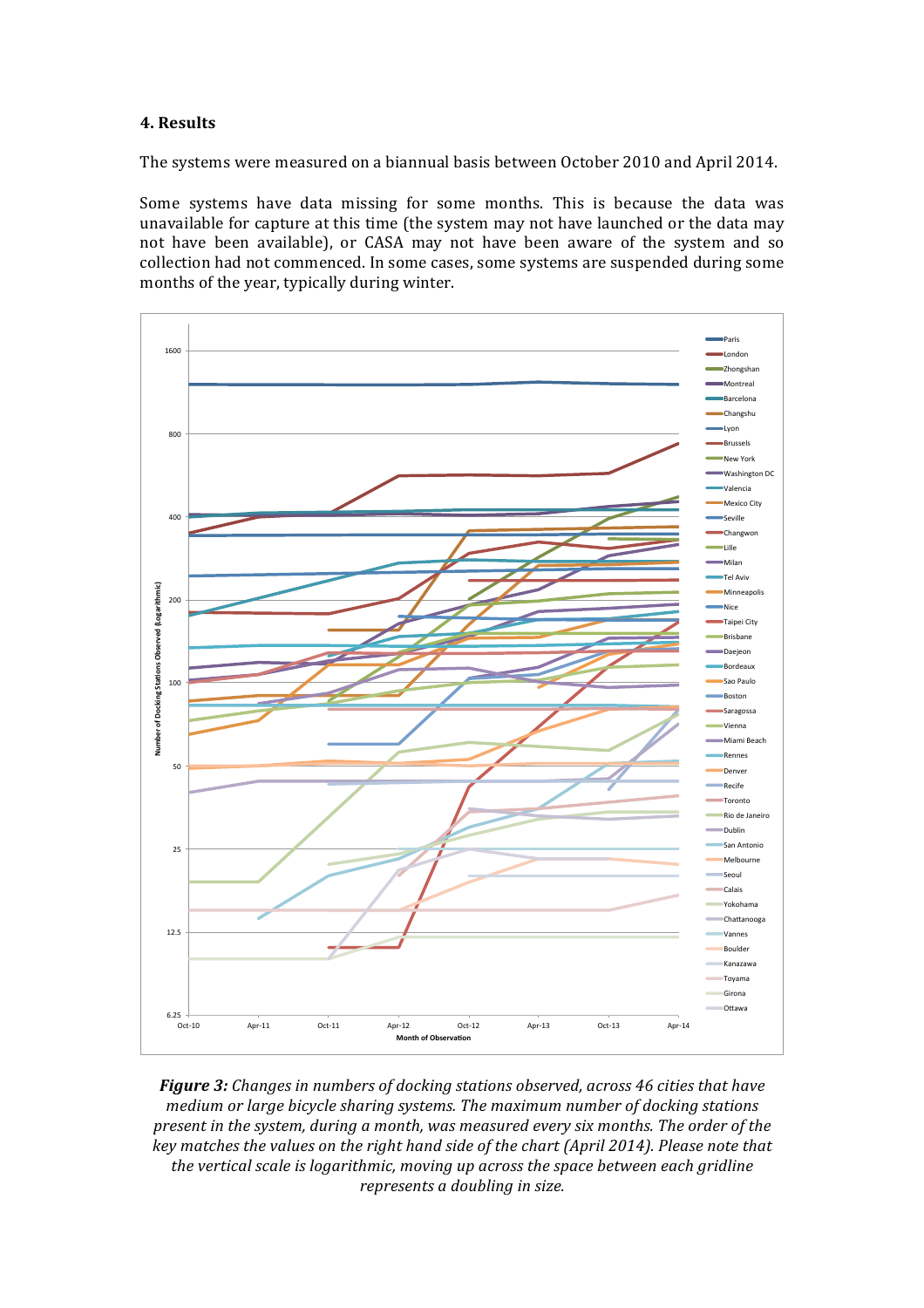The two measurements made are of the maximum number of bicycles available for use and the maximum number of docking stations in the system. In most cities, the ratio of bicycles available to docking stations remains approximately constant through the measuring period. Taipei City, Changshu and Milan are notable exceptions.

In the last year a significant number of systems have increased in size, as shown in Table 2.

| City                   | Continent     | Change    |
|------------------------|---------------|-----------|
| Zhongshan, China       | Asia          | 65.7%     |
| Dublin, Ireland        | Europe        | 61.4%     |
| San Antonio, USA       | North America | 48.6%     |
| Washington DC, USA     | North America | 45.9%     |
| São Paulo, Brazil      | Latin America | 44.8%     |
| London, UK             | Europe        | 31.0%     |
| Rio de Janeiro, Brazil | Latin America | 30.5%     |
| Daejeon, South Korea   | Asia          | 28.1%     |
| Boston, USA            | North America | 24.3%     |
| Denver, USA            | North America | 22.4%     |
| Minneapolis, USA       | North America | 16.4%     |
| Vienna, Austria        | Europe        | 13.7%     |
| Calais, France         | Europe        | 11.4%     |
| Montreal, Canada       | North America | 11.0%     |
| Lille, France          | Europe        | 7.6%      |
| Tel Aviv, Israel       | Middle East   | 6.5%      |
| Yokohama, Japan        | Asia          | 6.3%      |
| Milan, Italy           | Europe        | 6.0%      |
| Brussels, Belgium      | Europe        | 2.5%      |
| Mexico City, Mexico    | Latin America | 2.2%      |
| Bordeaux, France       | Europe        | 2.2%      |
| Saragossa, Spain       | Europe        | 0.8%      |
| Changwon, South Korea  | Asia          | 0.4%      |
| Lyon, France           | Europe        | 0.3%      |
| Barcelona, Spain       | Europe        | 0.0%      |
| Valencia, Spain        | Europe        | 0.0%      |
| Brisbane, Australia    | Oceania       | 0.0%      |
| Toronto, Canada        | North America | 0.0%      |
| Melbourne, Australia   | Oceania       | 0.0%      |
| Seoul, South Korea     | Asia          | 0.0%      |
| Chattanooga, USA       | North America | 0.0%      |
| Vannes, France         | Europe        | 0.0%      |
| Kanazawa, Japan        | Asia          | 0.0%      |
| Girona, Spain          | Europe        | 0.0%      |
| Nice, France           | Europe        | $-0.6%$   |
| Rennes, France         | Europe        | $-1.2%$   |
| Paris, France          | Europe        | $-1.6%$   |
| Miami Beach, USA       | North America | $-3.0%$   |
| Boulder, USA           | North America | $-4.3%$   |
| Ottawa, Canada         | North America | $-100.0%$ |

Table 2: Percentage change in numbers of docking stations for cities in this study, based on observations during April 2013 and April 2014. Cities where data was not collected for April 2013 have not been included in the table.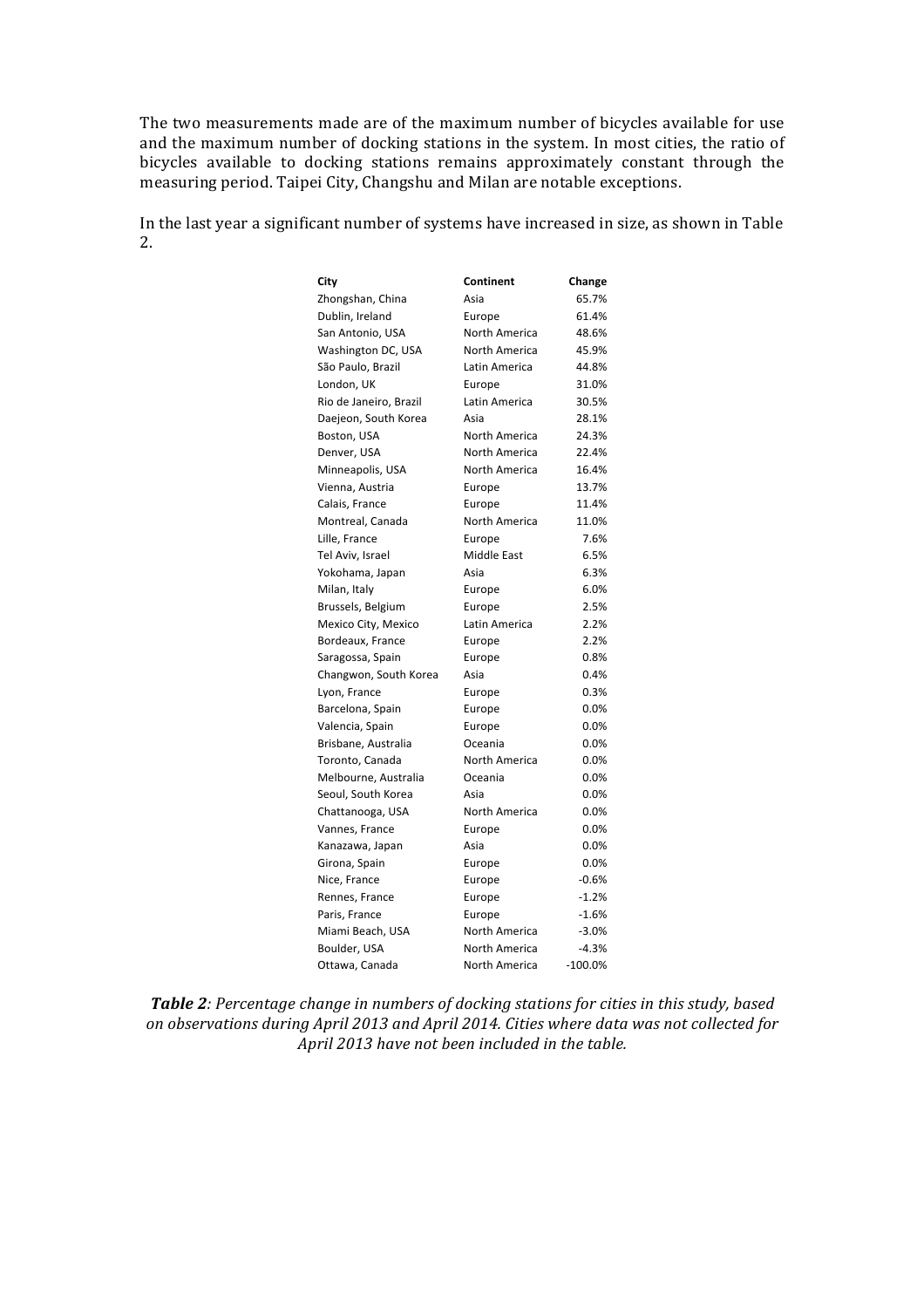

Figure 4: Variation of maximum bike to docking station ratio across the time period of the study. This was calculated by dividing the maximum measured number of bikes by the *maximum* measured number of docking stations during each month of observation. The order of the key matches the values on the right hand side of the chart (April 2014).

A table of numbers of docking stations and bicycles is presented in Appendix 1, from which the above graphs and tables are derived.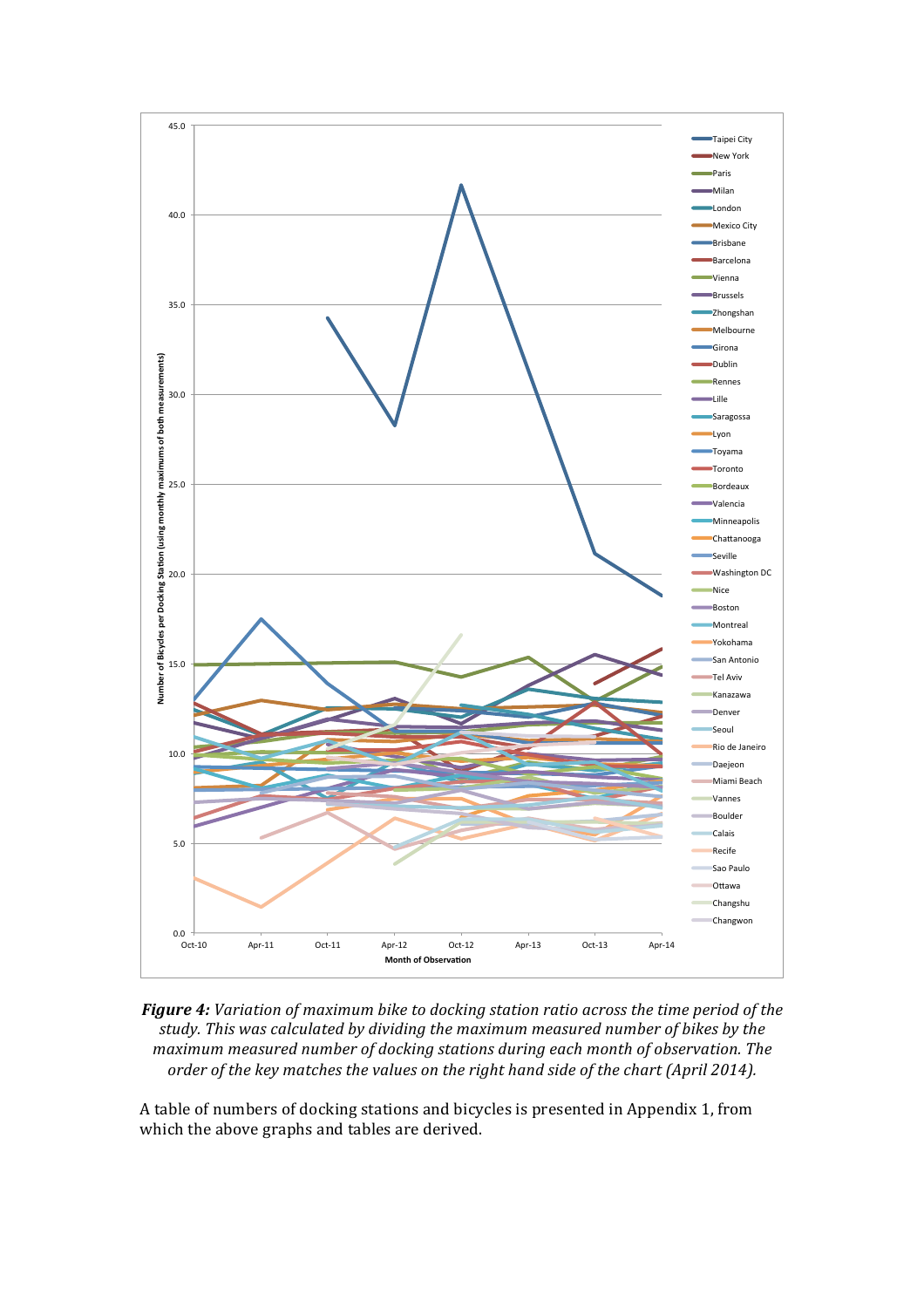#### **5. Discussion**

Figure 3 shows a number of trends, across the cities being studied. Paris, by far the largest of the systems studied, has remained almost constant in terms of numbers of docking stations or bicycles, recently. London's system, by contrast, has expanded in a number of phases. Both Chinese systems in the study, Changshu and Zhongshan, have also seen large expansions. The largest relative expansion of all however is Taipei City, which has increased in size by ten times, in less than four years. Along the way, it created some extremely large docking stations, many surrounding the Taipei 101 skyscraper in the city's business district, before expanding again into the wider city, into areas which do not have such a high daytime population density, resulting in the average docking station size decreasing but still remaining the largest of all the studied systems, as can be seen in Figure 4.

Other cities that have seen major expansions relative to their previous size include Mexico City, a notably compact and high-density system (O'Brien et al 2013) that has spread to nearby suburbs, and Rio de Janeiro which similarly has seen deployments of docking stations into new areas. Washington DC has expanded relatively evenly each year, while Dublin's small and very popular system (O'Brien et al 2013) recently saw a long awaited expansion. San Antonio, a small system in the USA, has expanded from its city centre origin, along a corridor of parkland to the north and south, tripling in size and reflecting its popularity as a leisure mode of travel here.

Few systems have shown signs of stagnation or decrease. Large and established systems (Barcelona, Lyon, Rennes) have remained constant, while Miami Beach, a system which is heavily tourist-focused, has seen a decline since  $2012$ , dropping below 100 operating docking stations in the last year. One system observed here  $-$  Ottawa/Gatineau  $-$  has not yet restarted in 2014 due to its operator filing for bankruptcy protection - such a fate has also happened to some smaller systems (e.g. Oxford) not included in the study.

The biannual counting period mitigates the effects of winter closures practiced by many cold-climate systems, particularly in North America, however it means that some kinds of expansions are not shown. For example, Chicago's system launched in mid-2013 in several planned phases, each spaced only a few weeks apart. By October, it had already quintupled in size. The effect of the particularly late post-winter reopening in Montreal is seen in Figure 4, where the observed maximum bike/dock ratio is always lower than in both the preceding and forthcoming October, because the operator activates all the docks during April, but has not finished in placing the full number of bicycles in the system by the end of the month.

Figure 4 shows a particularly interesting trend for Milan. This compact system, concentrated in the city's historical core, has been expanded steadily over the period of study, but rather than increasing the system's overall footprint, both the size and density of docking stations have increased (and accordingly the number of bicycles per docking station) to a point where it now has the fourth highest numbers of bicycles per docking station, behind Taipei City and the much larger systems of New York and Paris. One characteristic seen in the latter three is very high usage peaks, particularly during weekday commute periods. Having very large numbers of bicycles at certain docking stations likely helps sate the asymmetric and time-skewed demands of commuters.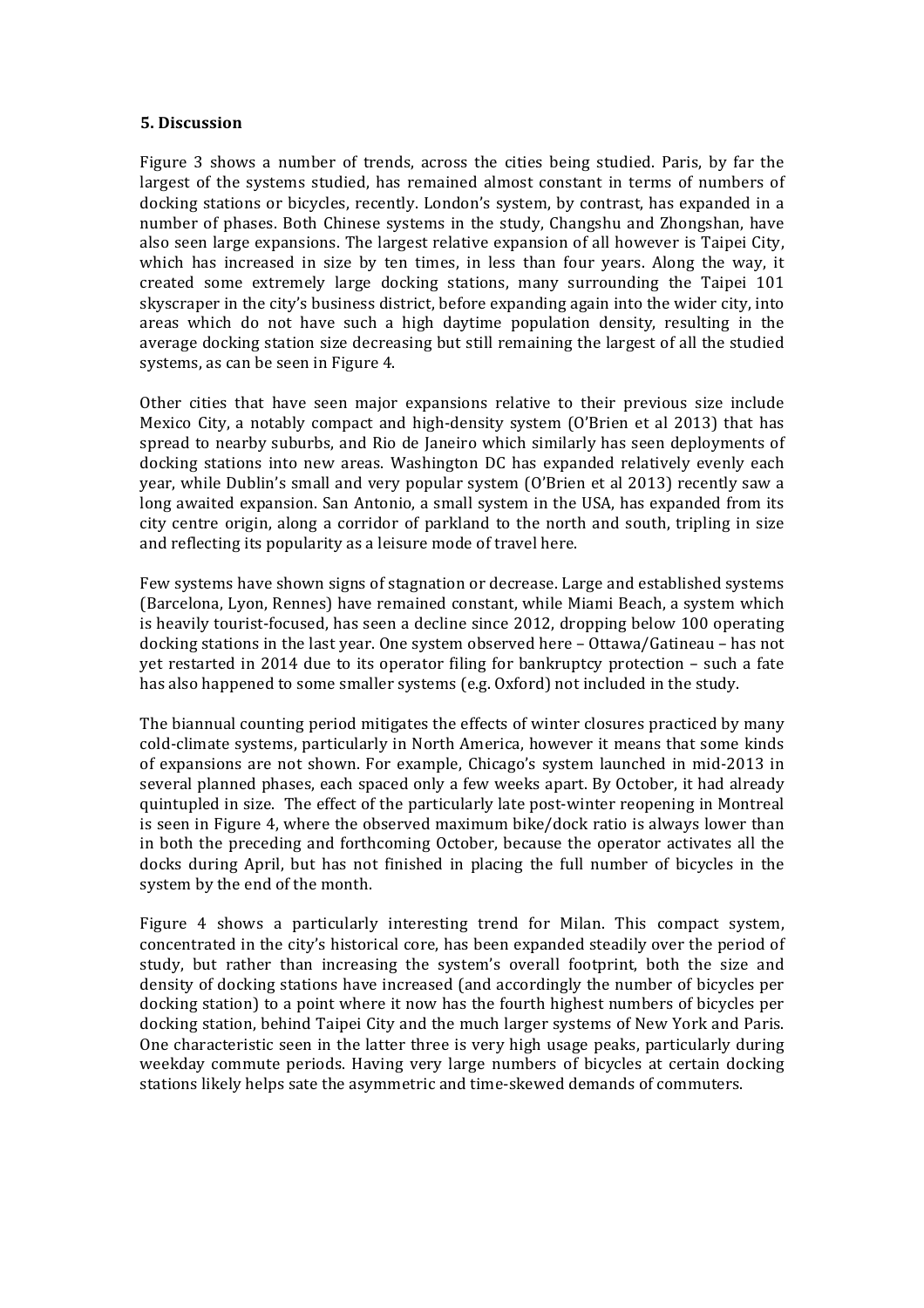#### **6. Conclusion**

The numbers of bicycle sharing systems are rising quickly, and some existing systems are also adapting. The analysis shows various different policies carried out by cities in meeting this demand - by expanding, intensifying both docking stations and bicycles numbers. In other cases, reductions are being seen. With many systems evolving rapidly, and in different ways, ongoing close attention on the dynamics and changes of the bikesharing industry will continue to be revealing.

#### **Acknowledgements**

Thanks to Russell Meddin for his help in researching many of the systems included in this paper.

*This research was funded by BODMAS (Big, Open Data Mining and Synthesis), a Future* Leaders research grant awarded to Dr James Cheshire by ESRC.

#### **References**

Austwick M, O'Brien O, Strano E & Viana M (2013). The Structure of Spatial Networks and *Communities in Bicycle Sharing Systems.* PLoS One. Doi:10.1371/journal/pone.0074685

Borgnat P, Fleury E, Robadet C, Scherrer A (2013). *Spatial analysis of dynamic movements of Vélo'v, Lyon's shared bicycle program.* http://liris.cnrs.fr/Documents/Liris-4544.pdf

Côme E, Oukhellou L (2012). *Model-based count series clustering for Bike Sharing System* usage mining, a case study with the Velib' system of Paris. http://www.comeetie.fr/pdfrepos/velibpp.pdf. Submitted to ACM-TIST.

Goodman A, Cheshire J. (2014). *Inequalities in the London bicycles sharing system revisited: impacts of extending the scheme to poor areas but then doubling prices.* Journal of Transport Geography. Doi:10.1016/j.jtrangeo.2014.04.004

ITDP (2014). *Number of stations* http://www.publicbike.net/en/c/paramquan.aspx?param=4

Lebetkin M (2013). *Best bike-sharing cities in the world.* USAToday.com. http://www.usatoday.com/story/travel/destinations/2013/10/01/best-cities-bikesharing/2896227/

Meddin R, DeMaio P (2014). *The Bike-sharing World Map.* http://www.bikesharingworld.com/

O'Brien O, Cheshire J, Batty M (2013). *Mining bicycle sharing data for generating insights into sustainable transport systems.* Journal of Transport Geography. Doi:10.1016/j.jtrangeo.2013.06.007.

Shaheen, S. a., Guzman, S., & Zhang, H. (2010). *Bikesharing in Europe, the Americas, and* Asia. Transportation Research Record: Journal of the Transportation Research Board, 2143(-1), 159-167. Doi:10.3141/2143-20.